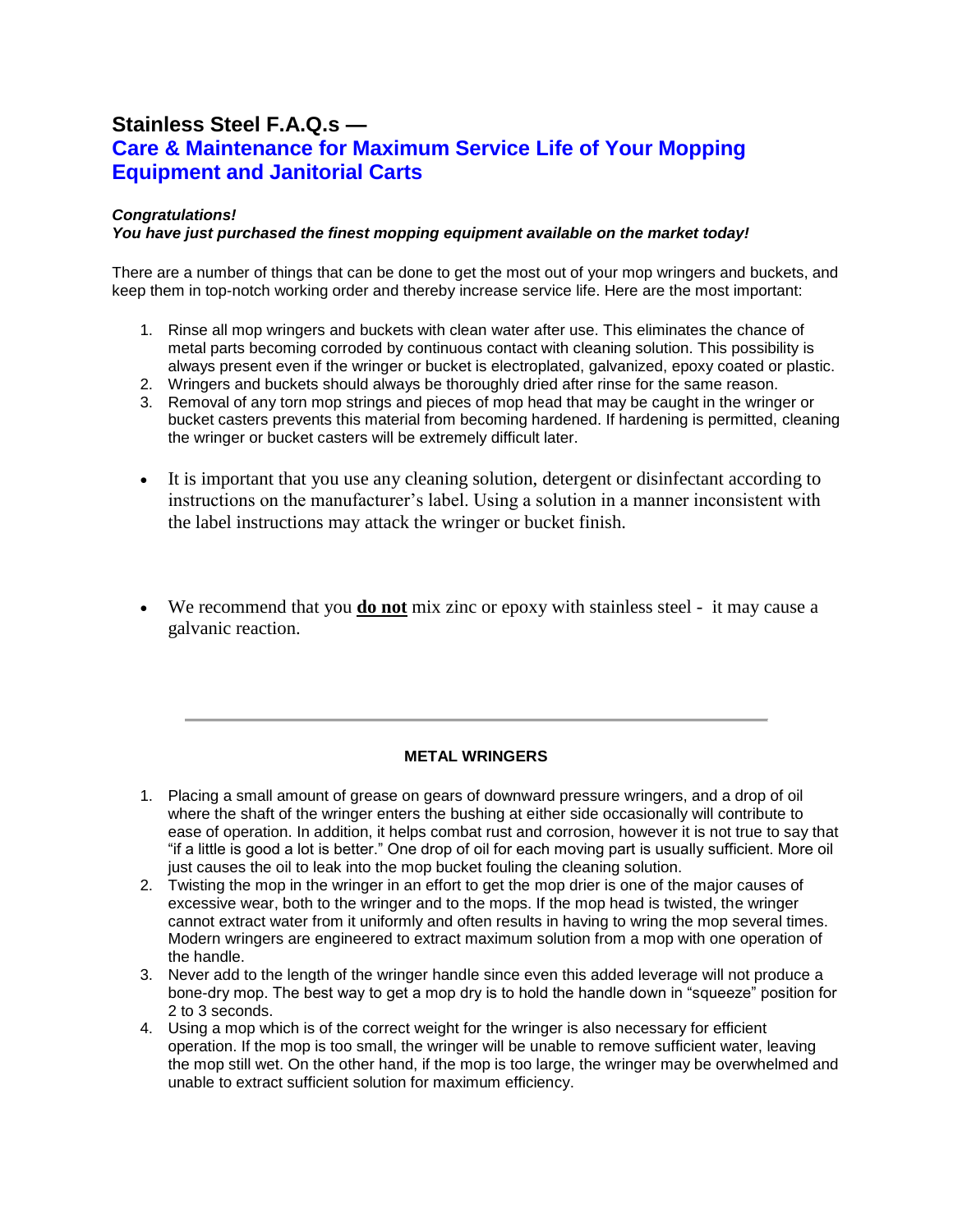### **BUCKETS & CASTERS**

- 1. Do not leave a wet mop in a bucket. Rinse out bucket and wipe dry after each use.
- 2. Put a drop of oil on the swivel bearing and axle of the casters on your mop bucket at least quarterly. This is good insurance against corrosion and adds to ease of operation.

## **STAINLESS STEEL BUCKETS**

Your stainless steel round buckets have been manufactured from the finest quality 304 stainless steel, drawn uniformly and completely seamless for ease of cleaning and sanitizing, and when given common sense care will last a lifetime (see warranty).

To assure a lifetime of trouble-free use for all stainless steel round and half-round buckets, simply empty the contents daily, rinse with clean water, and invert or wipe out any residual liquid before storing. Stainless steel has an invisible film on the surface which protects it from corrosion. When nicked or scratched or otherwise penetrated, a fresh film forms over the scar to preserve this corrosion resistance. However, it is important that highly concentrated, corrosive liquids, such as quaternaries, phenolics, or chloride compounds not be allowed to stand in the bucket indefinitely, or small amounts to collect in the bottom and by evaporation become more concentrated. These chemicals will attack this film.

Since the protective nature of stainless steel is throughout, it is not too late to correct the situation. At the first sign of corrosion or discoloration a good oil based stainless steel cleaner/polish may be adequate. If more significant rust is present an automotive rubbing compound or scotch brite pad can be used. (Never use a more abrasive material than necessary.) If either of the more aggressive cleaning procedures is used be sure to thoroughly rinse and then coat with a good quality stainless steel polish. Correct any inadequate procedures and the type 304 material will again create a new protective film.

## **RINSE THE BUCKET IN CLEAN WATER AFTER EACH USE**

*When using sodium hypochlorite pitting, discoloration and corrosion of stainless steel surfaces can occur. To minimize this type of damage, the following cleaning procedure should be used:*

- 1. *Rinse three times thoroughly with warm water.*
- 2. *Wash with a neutral pH detergent (detergent should not contain any oxidizers or other materials that might react with any residual bleach solution).*
- 3. *Rinse bucket again thoroughly with warm water*
- 4. *Wipe dry and store in an inverted position*

Casters - If your bucket is equipped with casters, a drop of oil placed in the swivel and axle occasionally will add years to their life. If you decide to autoclave the bucket, remove the casters and bumper (if so equipped). Simply removing the nuts securing the stem of the casters will allow you to remove the entire spider, bumper, and casters.

Note: Cleanroom products with casters are shipped from Geerpres without grease or oil to prevent oils from coming out in autoclaves.